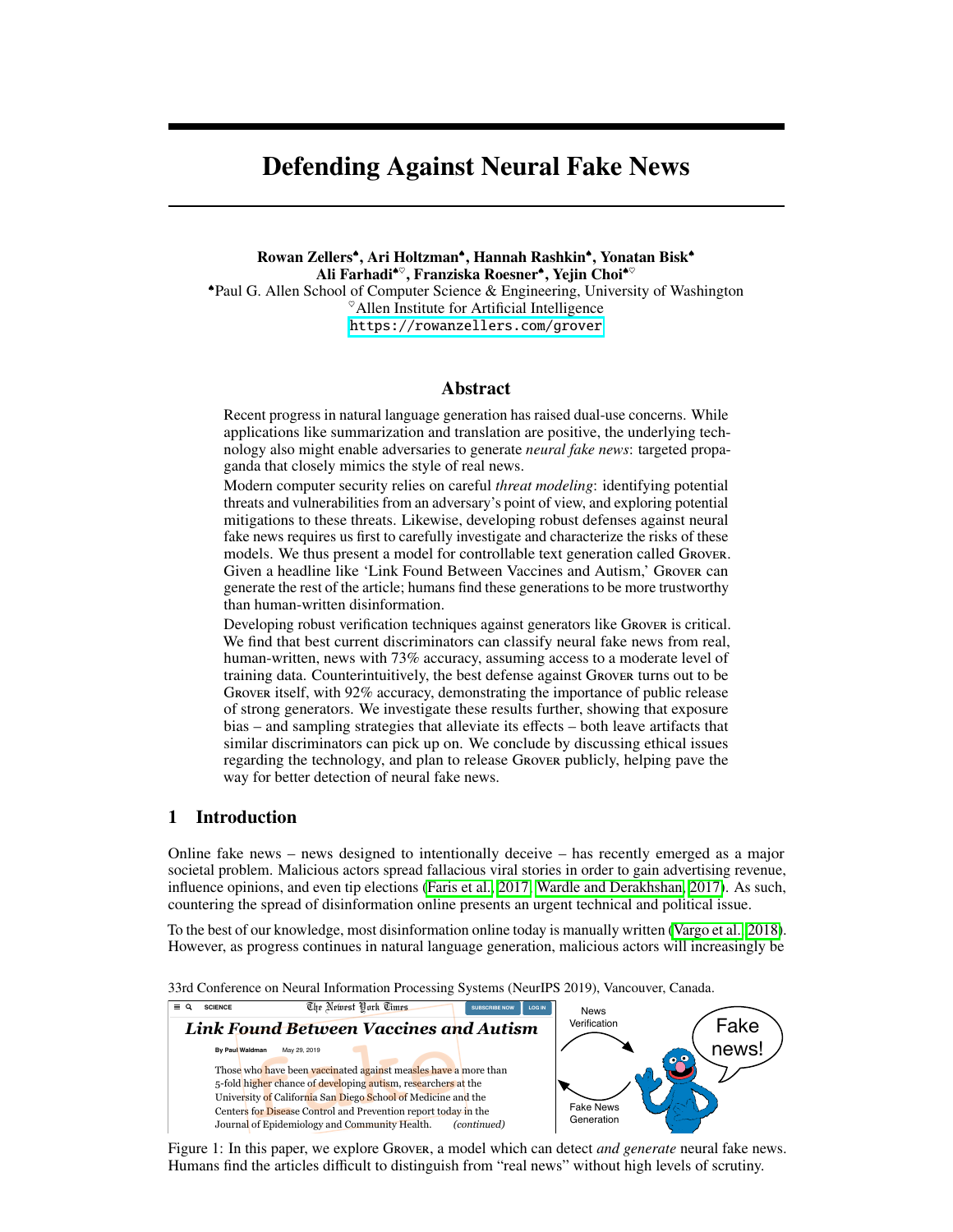able to controllably generate realistic-looking propaganda at scale. Thus, while we are excited about recent progress in text generation (*Józefowicz et al.*, 2016; [Radford et al., 2018;](#page-10-1) [2019\)](#page-10-2), we are also concerned with the inevitability of AI-generated 'neural' fake news.<sup>[1](#page-1-0)1</sup>

With this paper, we seek to understand and respond to neural fake news *before* it manifests at scale. We draw on the field of computer security, which relies on *threat modeling*: analyzing the space of potential threats and vulnerabilities in a system to develop robust defenses. To scientifically study the risks of neural disinformation, we present a new generative model called Grover.<sup>[[2](#page-1-1)]</sup> Our model allows for controllable yet efficient generation of an entire news article  $-$  not just the body, but also the title, news source, publication date, and author list. This lets us study an adversary with controllable generations (e.g. Figure  $\overline{1}$ , an example anti-vaccine article written in the style of the New York Times).

Humans rate the disinformation generated by Grover as trustworthy, even more so than humanwritten disinformation. Thus, developing robust verification techniques against generators such as Grover is an important research area. We consider a setting in which a discriminator has access to 5000 Grover generations, but unlimited access to real news. In this setting, the best existing fake news discriminators are, themselves, deep pretrained language models (73% accuracy) [\(Peters](#page-10-3) [et al., 2018;](#page-10-3) [Radford et al., 2018;](#page-10-1) [2019;](#page-10-2) [Devlin et al., 2018\)](#page-9-1). However, we find that Grover, when used in a discriminative setting, performs even better at 92% accuracy. This finding represents an exciting opportunity for defense against neural fake news: the best models for generating neural disinformation are also the best models at detecting it.

Next, we investigate how deep pretrained language models distinguish between real and machinegenerated text. We find that key artifacts are introduced during generation as a result of exposure bias: the generator is not perfect, so randomly sampling from its distribution results in generations that fall increasingly out-of-distribution as length increases. However, sampling strategies that alleviate these effects also introduce artifacts that strong discriminators can pick up on.

We conclude with a sketch of the ethical territory that must be mapped out in order to understand our responsibilities as researchers when studying fake news, and the potential negative implications of releasing models [\(Hecht et al., 2018;](#page-9-2) [Zellers, 2019;](#page-11-2) [Solaiman et al., 2019\)](#page-10-4). Accordingly, we suggest a provisional policy of how such models should be released and why we believe it to be safe – and perhaps even imperative – to do so. We believe our proposed framework and accompanying models provide a concrete initial proposal for an evolving conversation about ML-based disinformation threats and how they can be countered.

## 2 Fake News in a Neural and Adversarial Setting

We present a framework – motivated by today's dynamics of manually created fake news – for understanding what *adversaries* will attempt with deep models, and how *verifiers* should respond.

Scope of fake news. There are many types of *false* news, ranging from satire to propaganda  $\alpha$  [\(Wardle, 2017\)](#page-11-3). In this paper, we focus on text-only documents formatted as news articles: stories and their corresponding metadata that contain purposefully false information. Existing fake news is predominantly human-written, for two broad goals: monetization (ad revenue through clicks) and propaganda (communicating targeted information) [\(Bradshaw and Howard, 2017;](#page-9-3) [Melford and Fagan,](#page-10-5) [2019\)](#page-10-5). Achieving either goal requires the adversary to be selective about the news that they make, whether by producing only viral content, or content that advances a given agenda.

Fact checking and verification: related work. There is considerable interest in fighting online disinformation. Major platforms such as Facebook prioritize trustworthy sources and shut down accounts linked to disinformation [\(Mosseri, 2018;](#page-10-6) [Dwoskin and Romm, 2018\)](#page-9-4). Some users of these platforms avoid fake news with tools such as NewsGuard and Hoaxy [\(Shao et al., 2016\)](#page-10-7) and websites like Snopes and PolitiFact. These services rely on manual fact-checking efforts: verifying the accuracy of claims, articles, and entire websites. Efforts to automate fake news detection generally point out stylistic biases that exist in the text [\(Rashkin et al., 2017;](#page-10-8) [Wang, 2017;](#page-11-4) [Pérez-Rosas et al.,](#page-10-9)

<span id="page-1-0"></span><sup>&</sup>lt;sup>1</sup> We thank past work, such as [OpenAI's Staged Release Policy for GPT2](https://openai.com/blog/better-language-models/) for drawing attention to neural disinformation, alongside other dual-use implications.

<span id="page-1-1"></span><sup>&</sup>lt;sup>2</sup>Short for Generating aRticles by Only Viewing mEtadata Records.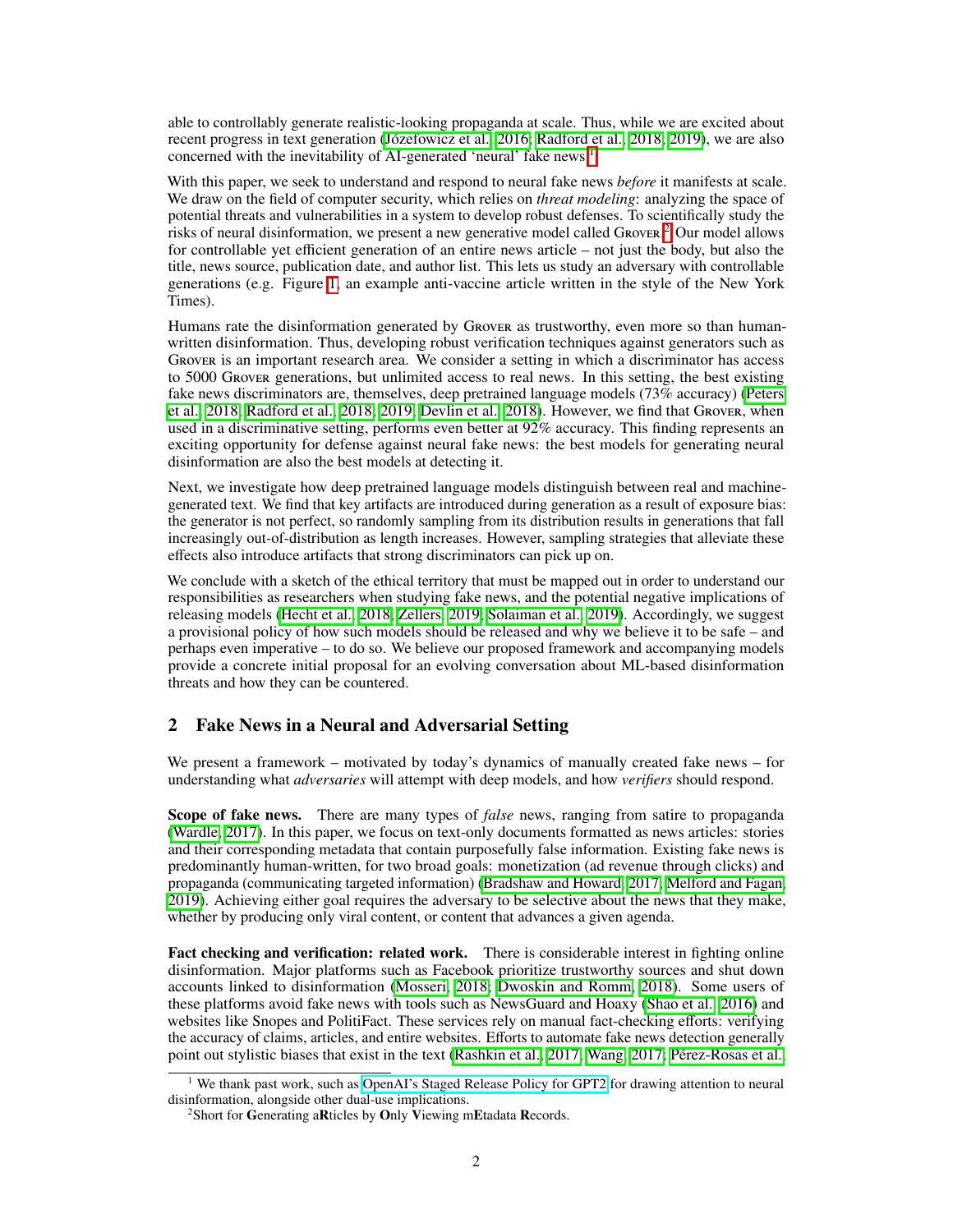**2018**). These efforts can help moderators on social media platforms shut down suspicious accounts. However, fact checking is not a panacea – cognitive biases such as the backfire effect and confirmation bias make humans liable to believe fake news that fits their worldview [\(Swire et al., 2017\)](#page-10-10).

Framework. We cast fake news generation and detection as an adversarial game, with two players:

- Adversary. Their goal is to generate fake stories that match specified attributes: generally, being viral or persuasive. The stories must read realistically to both human users as well as the verifier.
- Verifier. Their goal is to classify news stories as real or fake. The verifier has access to unlimited real news stories, but few fake news stories from a specific adversary. This setup matches the existing landscape: when a platform blocks an account or website, their disinformative stories provide training for the verifier; but it is difficult to collect fake news from newly-created accounts.

The dual objectives of these two players suggest an escalating "arms race" between attackers and defenders. As verification systems get better, so too will adversaries. We must therefore be prepared to deal with ever-stronger adversarial attacks, which is the focus of the next section.

## 3 Grover: Modeling Conditional Generation of Neural Fake News

Given existing online disinformation, we have reason to believe adversaries will try to generate targeted content (e.g. clickbait and propaganda). Recently introduced large-scale generative models produce realistic-looking text [\(Radford et al., 2019\)](#page-10-2), but they do not lend themselves to producing controllable generations (Hu et al.,  $[2017]$ .) Therefore, to probe the feasibility of realistic-looking neural fake news, we introduce Grover, which produces both realistic *and* controlled generations.

The current state-of-the-art in unconditional text generation views it as a language modeling problem **(Bengio et al.,**  $[2003]$ **)**, in which the probability of a document x is the product of the conditional probability of generating each token *xi* given previous tokens:

<span id="page-2-2"></span><span id="page-2-1"></span>
$$
p(\mathbf{x}) = \prod_{i=1}^{N} p(x_i | x_1 \dots x_{i-1}).
$$
 (1)

*i*"1 The document is typically treated as a single unstructured *text field*, beginning with a <start> token and ending with an <end> token. The latter, <end>, is particularly important because it indicates the end of the field, and when to should stop generating. However, a news article has necessary structure beyond the running text, or body field. Metadata fields include the domain where the article is published (indirectly marking the style), the **date** of publication, the names of the **authors**, and the headline of the article itself. Not only does generating a news article require producing all of these components, these fields also allow significant control over the generations (e.g. specifying a headline helps control the generated body). An article can be modeled by the joint distribution:

 $p(\text{domain}, \text{date}, \text{authors}, \text{headline}, \text{body})$ . (2)

However, it is not immediately obvious how to sample from Equation  $\boxed{2}$ . One option is to define a *canonical order* among the article's fields  $\mathcal{F}$ :  $(f_1\lt f_2\lt \ldots \lt f_{|\mathcal{F}|})$ , and model the article left-to-right in that order using Equation  $\left|1\right| x_1^{f_1}, x_2^{f_1}, \ldots, x_{|f|_F}^{f_{|\mathcal{F}|}}$  $\frac{f_{\vert f \vert}}{f_{\vert f \vert}}$ . However, this ordering would forbid sampling certain fields without prohibitively expensive marginalization. Alternatively, one could generate fields in any order, but this requires the model to learn to handle  $|\mathcal{F}|$ ! potential orderings during inference time.

Our solution is Grover, a new approach for efficient learning and generation of multi-field documents. We adopt the language modeling framework of Equation  $\prod$  in a way that allows for flexible decomposition of Equation [2.](#page-2-1) During inference time, we start with a set of fields  $\mathcal F$  as context, with each field  $f$  containing field-specific start and end tokens. We sort the fields using a standard order<sup>4</sup> and combine the resulting tokens together. To generate a target field  $\tau$ , we append the field-specific start token  $\langle$ start $-\tau$ > to the context tokens; then, we sample from the model until we hit  $\langle$ end $-\tau$ >.

<span id="page-2-0"></span> $3A$  common workaround is to have a human seed the text to provide context. However, this a) is a heavy handed technique for biasing which may not capture the desired attributes, and b) leaves in place a human-written beginning (as tokens are only generated left-to-right), which may create distributional artifacts.

<span id="page-2-3"></span><sup>&</sup>lt;sup>4</sup>Our ordering is the following field types in order: **domain**, **date**, **authors**, headline, and then the body.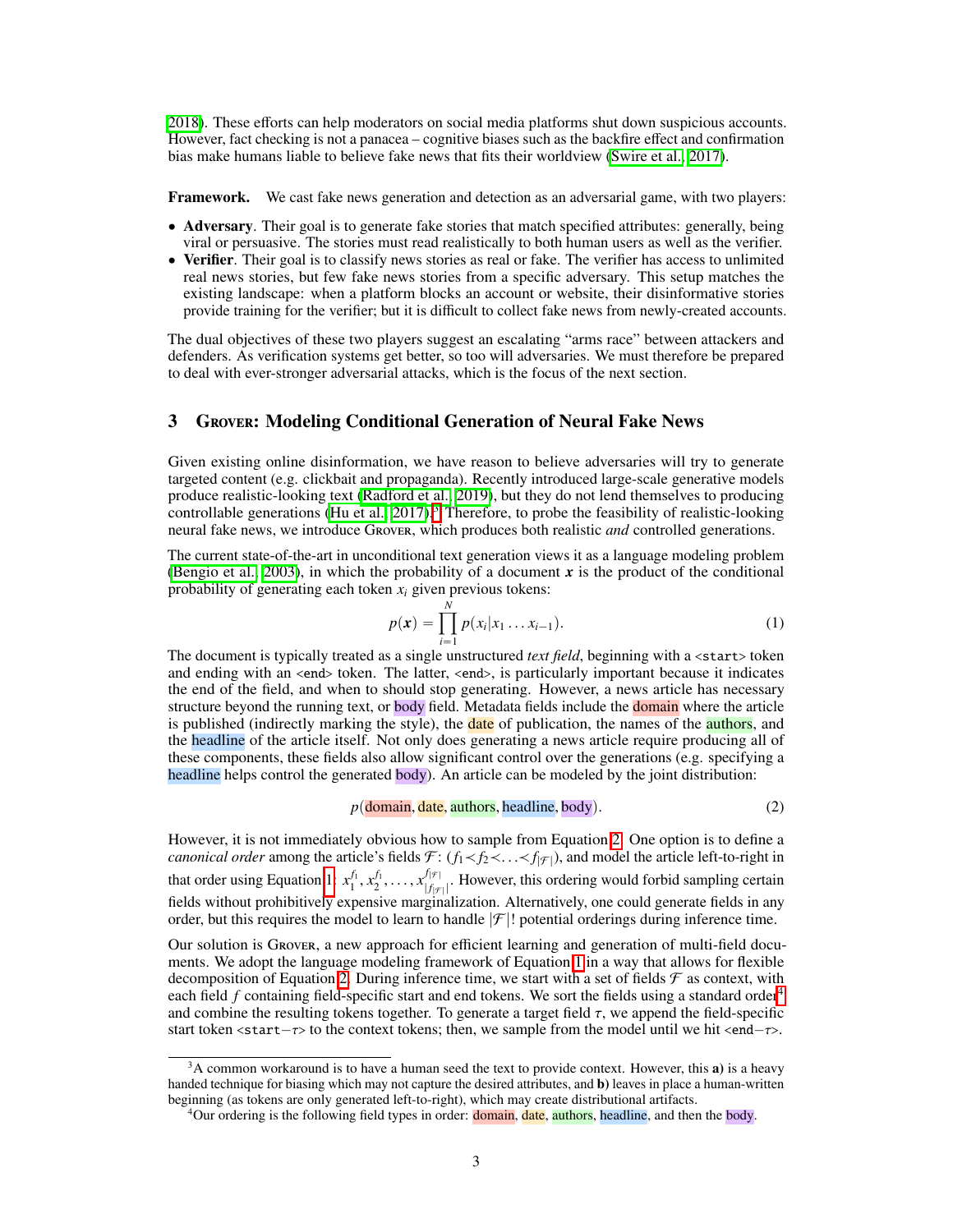<span id="page-3-0"></span>

Figure 2: A diagram of three Grover examples for article generation. In row a), the body is generated from partial context (the **authors** field is missing). In b), the model generates the **authors**. In c), the model uses the new generations to regenerate the provided headline to one that is more realistic.

Figure  $\frac{2}{2}$  shows an example of using Grover to generate an anti-vaccine article. Here, the adversary specifies a domain, date, and headline. After Grover generates the body, it can be used to generate a fake **author**, before finally generating a new and more appropriate headline.

During training, we simulate inference by randomly partitioning an article's fields into two disjoint sets  $\mathcal{F}_1$  and  $\mathcal{F}_2$ . We also randomly drop out individual fields with probability 10%, and drop out all but the body with probability 35%. This allows the model to learn how to perform unconditional generation. We sort the metadata fields in each set using our standard order, and concatenate the underlying tokens. The model is then trained to minimize the cross-entropy of predicting the tokens in  $\mathcal{F}_1$  followed by the tokens in  $\mathcal{F}_2$ .

Architecture. We draw on recent progress in training large Transformers for language modeling (Vaswani et al.,  $2017$ ), building Grover using the same architecture as for GPT2 (Radford et al. [2019\)](#page-10-2). We consider three model sizes. Our smallest model, Grover-Base, has 12 layers and 124 million parameters, on par with GPT and BERT-Base [\(Radford et al., 2018;](#page-10-1) [Devlin et al., 2018\)](#page-9-1). Our next model, Grover-Large, has 24 layers and 355 million parameters, on par with BERT-Large. Our largest model, Grover-Mega, has 48 layers and 1.5 billion parameters, on par with GPT2.

Dataset. We present RealNews, a large corpus of news articles from Common Crawl. Training Grover requires a large corpus of news articles with metadata, but none currently exists. Thus, we construct one by scraping dumps from Common Crawl, limiting ourselves to the 5000 news domains indexed by Google News. We used the Newspaper Python library to extract the body and metadata from each article. News from Common Crawl dumps from December 2016 through March 2019 were used as training data; articles published in April 2019 from the April 2019 dump were used for evaluation. After deduplication, RealNews is 120 gigabytes without compression.

**Learning.** We trained each Grover model on randomly-sampled sequences from REALNEWS with length 1024. Other optimization hyperparameters are in Appendix  $A$ . We trained Grover-Mega for 800k iterations, using a batch size of 512 and 256 TPU v3 cores. Training time was two weeks.

#### 3.1 Language Modeling results: measuring the importance of data, context, and size

We validate Grover, versus standard unconditional language models, on the April 2019 test set. We consider two evaluation modes: *unconditional*, where no context is provided and the model must generate the article body; and *conditional*, in which the full metadata is provided as context. In both cases, we calculate the perplexity only over the article body.

Our results, shown in Figure  $3$  show several conclusions. First, Grover noticeably improves (between .6 to .9 perplexity points) when conditioned on metadata. Second, perplexity decreases with size, with Grover-Mega obtaining 8.7 perplexity in the conditional setting. Third, the data distribution is still important: though the GPT2 models with 124M parameters and 355M parameters respectively match our Grover-Base and Grover-Large architectures, our model is over 5 perplexity points lower in both cases, possibly because the OpenAI WebText corpus also contains non-news articles.

<span id="page-3-1"></span><sup>5</sup>All tokens use the same vocabulary. By using a standard order, but partitioning the fields into two sets, the model can generate any field conditioned on others while only needing to learn  $2^{|\vec{\mathcal{F}}|}$  orderings, versus  $|\mathcal{F}|!$ .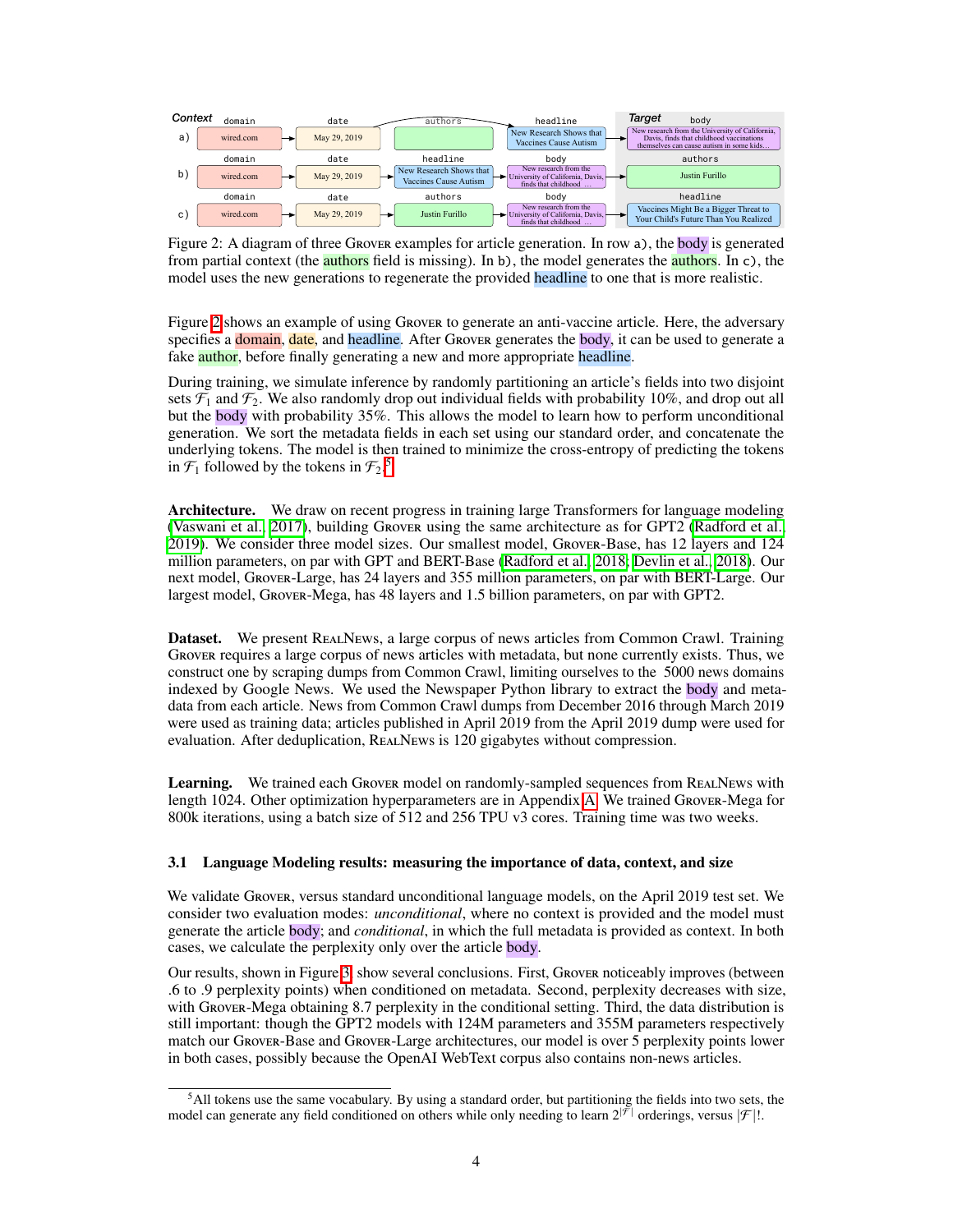<span id="page-4-0"></span>

Figure 3: Language Modeling results on the body field of April 2019 articles. We evaluate in the *Unconditional* setting (without provided metadata) as well as in the *Conditional* setting (with all metadata). Grover sees over a 0.6 point drop in perplexity when given metadata.



Figure 4: Human evaluation. For each article, three annotators evaluated style, content, and the overall trustworthiness; 100 articles of each category were used. The results show that propaganda generated by Grover is rated more plausible than the original human-written propaganda.

#### 3.2 Carefully restricting the variance of generations with Nucleus Sampling

Sampling from Grover is straightforward as it behaves like a left-to-right language model during decoding. However, the choice of decoding algorithm is important. While likelihood-maximization strategies such as beam search work well for *closed-ended* generation tasks where the output contains the same information as the context (like machine translation), these approaches have been shown to produce degenerate text during *open-ended* generation [\(Hashimoto et al., 2019;](#page-9-7) [Holtzman et al.,](#page-9-8) [2019\)](#page-9-8). However, as we will show in Section  $\overline{6}$ , restricting the variance of generations is also crucial.

In this paper, we primarily use Nucleus Sampling (top-*p*): for a given threshold *p*, at each timestep we sample from the most probable words whose cumulative probability comprises the top-*p*% of the entire vocabulary (Holtzman et al.,  $2019$ ).<sup>[6](#page-4-1)</sup>

## 4 Humans are Easily Fooled by Grover-written Propaganda

We evaluate the quality of disinformation generated by our largest model, GROVER-Mega, using  $p = .96$ . We consider four classes of articles: human-written articles from reputable news websites (Human News), Grover-written articles conditioned on the same metadata (Machine News), human-written articles from known *propaganda* websites (Human Propaganda), and Grover-written articles conditioned on the propaganda metadata (Machine Propaganda) $\sqrt{7}$  The domains used are in Appendix  $\frac{B}{B}$  examples are in Appendix  $\overline{F}$ . We asked a pool of qualified workers on Amazon Mechanical Turk to rate each article on three dimensions: stylistic consistency, content sensibility, and overall trustworthiness.<sup>[8](#page-4-3)</sup>

Results (Figure  $\overline{4}$ ) show a striking trend: though the quality of Grover-written news is not as high as human-written news, it is adept at rewriting propaganda. The overall trustworthiness score of propaganda increases from 2.1[9](#page-4-4) to 2.42 (out of 3) when rewritten by Grover.

<span id="page-4-1"></span><sup>&</sup>lt;sup>6</sup>In early experiments, we found Nucleus Sampling produced better and less-detectable generations than alternatives like top-*k* sampling, wherein the most probable *k* tokens are used at each timestep [\(Fan et al., 2018\)](#page-9-9).

<span id="page-4-2"></span><sup>&</sup>lt;sup>7</sup>We use the technique described in Figure  $2$  to rewrite the propaganda: given the metadata, generate the article first, and then rewrite the headline.

<span id="page-4-3"></span><sup>8</sup>With these guidelines, we tried to separate style versus content. Overall trustworthiness asks 'Does the article read like it comes from a trustworthy source?' which emphasizes style, while content sensibility asks whether the content is believable on a semantic level.

<span id="page-4-4"></span><sup>&</sup>lt;sup>9</sup>This difference is statistically significant at  $p = 0.01$ . One possible hypothesis for this effect is that Grover ignores the provided context. To test this hypothesis, we did a human evaluation of the consistency of the article body with the headline, date, and author. We found that human-written propaganda articles are consistent with the headline with an average score of 2.85 of 3 on the same 1-3 scale, while machine-written propaganda is consistent with 2.64 of 3.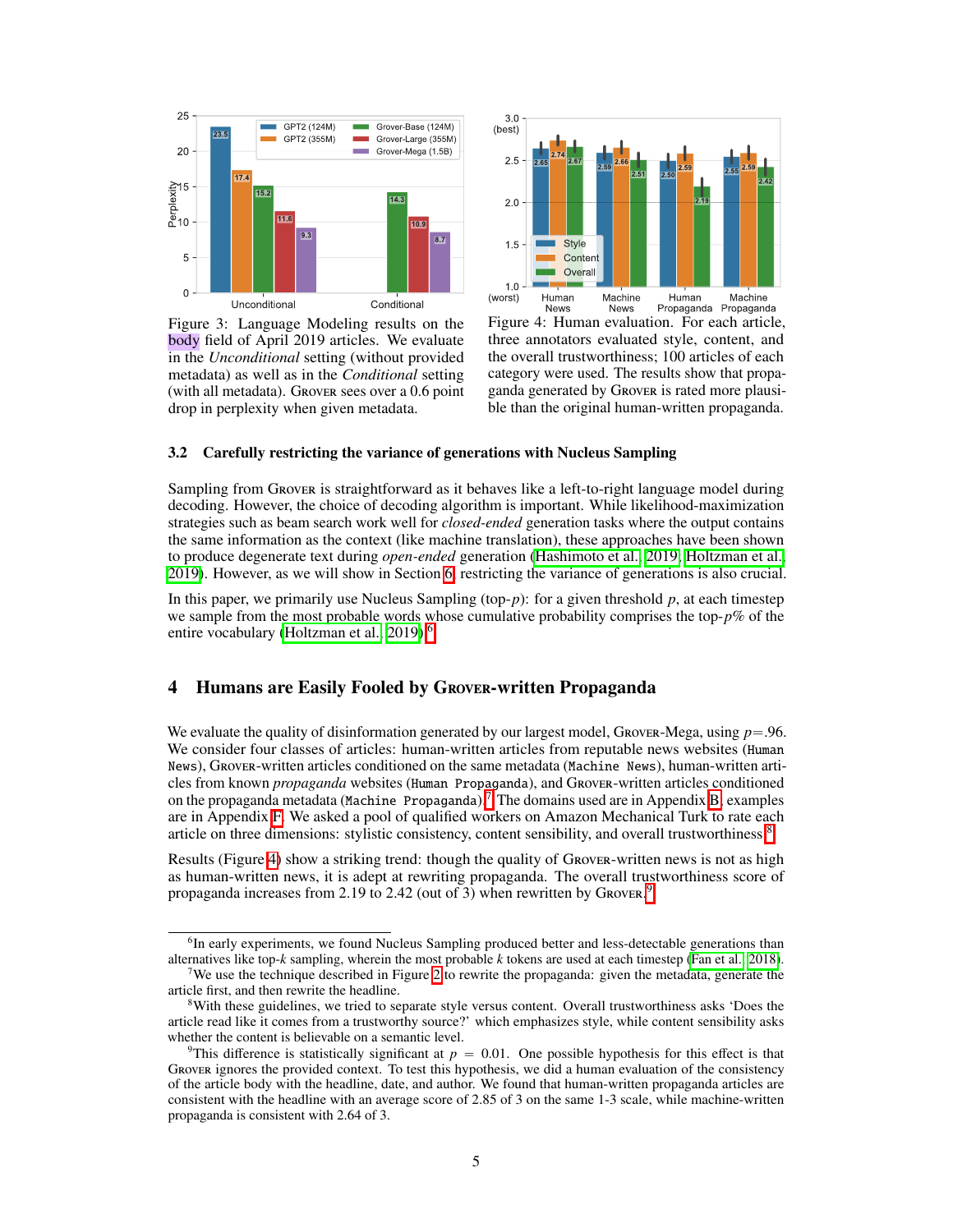# <span id="page-5-3"></span>5 Neural Fake News Detection

The high quality of neural fake news written by Grover, as judged by humans, makes automatic neural fake news detection an important research area. Using models (below) for the role of the *Verifier* can mitigate the harm of neural fake news by classifying articles as Human or Machine written. These decisions can assist content moderators and end users in identifying likely (neural) disinformation.

- a. Grover. We consider a version of our model adapted for discrimination. Similar to GPT [\(Radford](#page-10-1) et al.,  $[2018]$ , we place a special [CLS] token at the end of each article, and extract the final hidden state at that point. The hidden state is fed to a linear layer to predict the label Human or Machine. To simulate real conditions, and ensure minimal overlap between the generator and discriminator parameters, we initialize Grover for discrimination using the checkpoint at iteration 700k, whereas
- b. GPT2, a 124M or 355M parameter pretrained Transformer language model. Similar to Grover, we follow the GPT approach and extract the hidden state from a newly-added [CLS] token.
- c. BERT, a 110M parameter (BERT-Base) or 340M parameter (BERT-Large) bidirectional Transformer encoder commonly used for discriminative tasks. We perform domain adaptation to adapt BERT to the news domain, as well as to account for long articles; details in Appendix  $\overline{C}$ .
- **d.** FastText, an off-the-shelf library for bag-of-ngram text classification (Joulin et al.,  $[2017]$ ). Though not pretrained, similar models do well at detecting human-written fake news.

All models are trained to minimize the cross-entropy loss of predicting the right label. Hyperparameters used during discrimination are in Appendix  $\overline{D}$ .

#### 5.1 A semi-supervised setting for neural fake news detection

the generator uses the checkpoint at iteration 800k.

While there are many human-written articles online, most are from the distant past, whereas articles to be detected will likely be set in the present. Likewise, there might be relatively few neural fake news articles from a given adversary.<sup>[10](#page-5-0)</sup> We thus frame neural fake news detection as a semi-supervised problem. A neural verifier (or *discriminator*) has access to many human-written news articles from March 2019 and before – the entire RealNews training set. However, it has limited access to generations, and more recent news articles. Using 10k news articles from April 2019, we generate article body text; another 10k articles are used as a set of human-written news articles. We split the articles in a balanced way, with 10k for training (5k per label), 2k for validation, and 8k for testing.

We consider two evaluation modes. In the **unpaired** setting, a discriminator is provided single news articles, and must classify each independently as Human or Machine. In the paired setting, a model is given two news articles with the same metadata, one real and one machine-generated. The discriminator must assign the machine-written article a higher Machine probability than the human-written article. We evaluate both modes in terms of accuracy.

#### 5.2 Discrimination results: Grover performs best at detecting Grover's fake news

We present experimental results in Table  $\prod$  for all generator and discriminator combinations. For each pair, we show the test results using the most adversarial generation hyperparameters (top- $p$ ) as judged on the validation set.<sup> $\overline{11}$ </sup> The results show several trends. First, the paired setting appears much easier than the unpaired setting, suggesting that it is difficult for the model to calibrate its predictions. Second, model size is highly important in the arms race between generators and discriminators. Using Grover to discriminate Grover's generations results in roughly 90% accuracy across the range of sizes. If a larger generator is used, accuracy slips below 81%; conversely, if the discriminator is larger, accuracy is above 98%. Third, other discriminators perform worse than Grover overall, even when controlling for architecture size and (for both BERT models) the domain.

That Grover is the best discriminator is possibly surprising: being unidirectional, it is less expressive than deep bidirectional models such as  $BERT<sup>[12]</sup>$  That the more expressive model here is **not** the best at

<span id="page-5-0"></span><sup>&</sup>lt;sup>10</sup>Moreover, since disinformation can be shared on a heterogeneous mix of platforms, it might be challenging to pin down a single generated model.<br><sup>11</sup>For each discriminator/generator pair, we search over  $p \in \{.9, .92, .94, .96, .98, 1.0\}$ .

<span id="page-5-1"></span>

<span id="page-5-2"></span><sup>&</sup>lt;sup>12</sup>Indeed, bidirectional approaches perform best on leaderboards like GLUE [\(Wang et al., 2018\)](#page-11-6).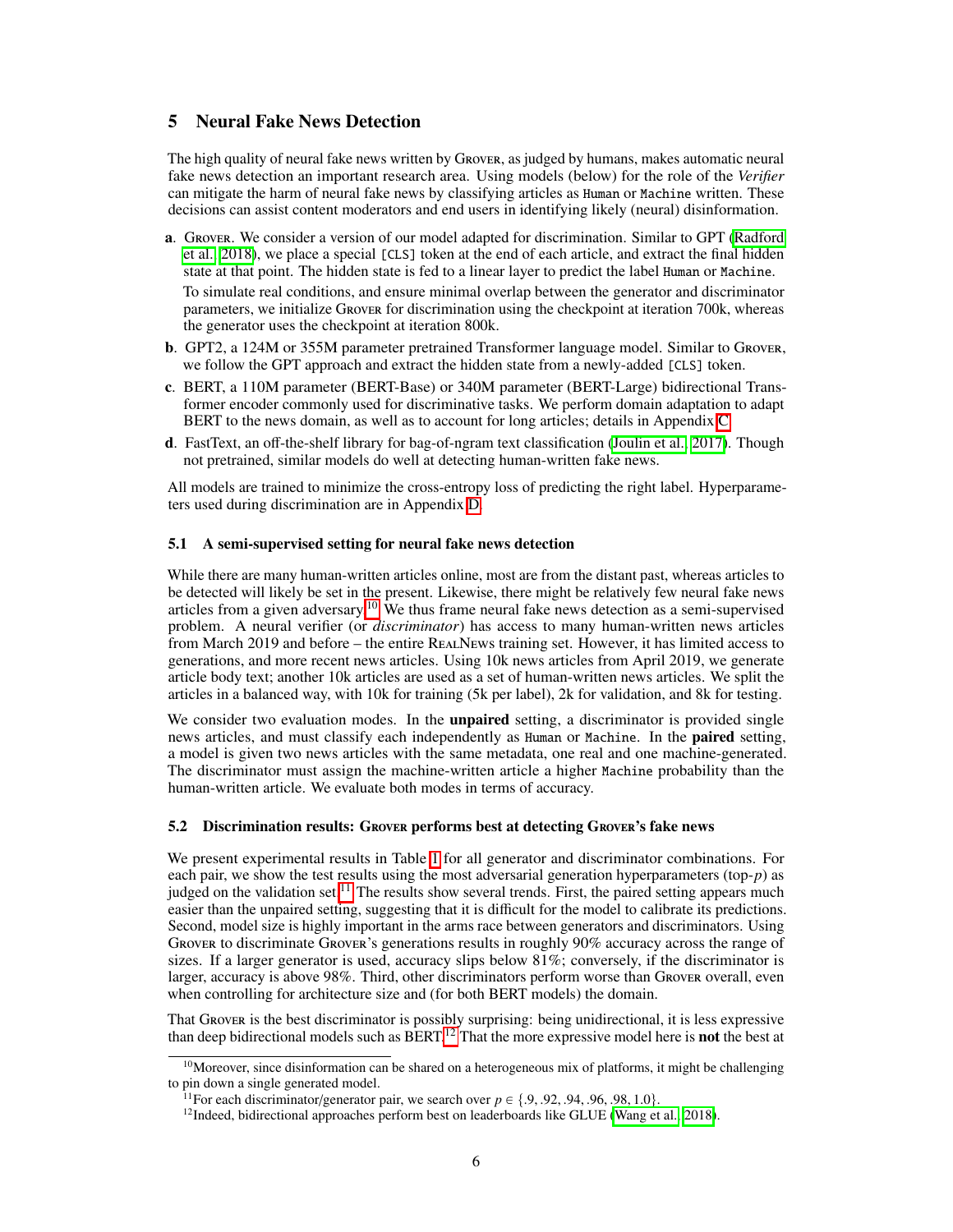<span id="page-6-0"></span>Table 1: Results of discriminators versus generators, in both the paired and unpaired settings and across architecture sizes. We also vary the generation hyperparameters for each generatordiscriminator pair, reporting the discrimination test accuracy for the hyperparameters with the *lowest* validation accuracy. Compared with other models such as BERT, Grover is the best at detecting its own generations as neural fake news.

|                              |  |                       | <b>Unpaired Accuracy</b> |                |      | Paired Accuracy |                |  |
|------------------------------|--|-----------------------|--------------------------|----------------|------|-----------------|----------------|--|
|                              |  |                       | Generator size           |                |      |                 | Generator size |  |
|                              |  |                       |                          | 1.5B 355M 124M |      | 1.5B 355M       | 124M           |  |
| size<br><b>Discriminator</b> |  | Chance                |                          | 50.0           |      | 50.0            |                |  |
|                              |  | 1.5B Grover-Mega 92.0 |                          | 98.5           | 99.8 | 97.4 100.0      | 100.0          |  |
|                              |  | GROVER-Large 80.8     |                          | 91.2           | 98.4 | 89.0<br>96.9    | 100.0          |  |
|                              |  | 355M BERT-Large       | 73.1                     | 75.9           | 97.5 | 91.5<br>84.1    | 99.9           |  |
|                              |  | GPT <sub>2</sub>      | 70.1                     | 78.0           | 90.3 | 78.8<br>87.0    | 96.8           |  |
|                              |  | <b>GROVER-Base</b>    | 70.1                     | 80.0           | 89.2 | 77.5<br>88.2    | 95.7           |  |
|                              |  | 124M BERT-Base        | 67.2                     | 76.6           | 84.1 | 89.5<br>80.0    | 96.2           |  |
|                              |  | GPT <sub>2</sub>      | 66.2                     | 71.9           | 83.5 | 72.5 79.6       | 89.6           |  |
|                              |  | 11M FastText          | 63.8                     | 65.6           | 69.7 | 65.9<br>69.0    | 74.4           |  |



Figure 5: Exploring weak supervision for discriminating Grover-Mega generations. With no weak supervision, the discriminator sees *x* machine-written articles (from Grover Mega). For  $+G$ ROVER-Base and  $+G$ ROVER-Mega, the discriminator sees  $5000 - x$  machine-written articles given by the weaker generator in question. Seeing weaker generations improves performance when few in-domain samples are given.

discriminating between real and generated news articles suggests that neural fake news discrimination requires having a similar *inductive bias* as the generator.<sup>[[13](#page-6-1)]</sup>

## 5.3 Weak supervision: what happens if we don't have access to Grover-Mega?

These results suggest that Grover is an effective discriminator when we have a medium number of fake news examples from the exact adversary that we will encounter at test time. What happens if we relax this assumption? Here, we consider the problem of detecting an adversary who is generating news with Grover-Mega and an unknown top- $p$  threshold.<sup>[[14](#page-6-2)]</sup> In this setup, during training, we have access to a weaker model (GROVER-Base or GROVER-Large). We consider the effect of having only  $x$ examples from Grover-Mega, and sampling the missing  $5000 - x$  articles from one of the weaker models, where the top-p threshold is uniformly chosen for each article in the range of  $[0.9, 1.0]$ .

We show the results of this experiment in Figure  $\overline{5}$ . The results suggest that observing additional generations greatly helps discrimination performance when few examples of Grover-Mega are available: weak supervision with between 16 and 256 examples from Grover-Large yields around 78% accuracy, while accuracy remains around 50% without weak supervision. As the portion of examples that come from Grover-Mega increases, however, accuracy converges to  $92\%$ <sup>[15](#page-6-3)</sup>

## 6 How does a model distinguish between human and machine text?

In this section, we explore why Grover performs best at detecting fake news generated by other GROVER models. We find that there is a double-bind between **exposure bias** and **variance-reduction** algorithms that alleviate these biases while at the same time creating other artifacts.

**Exposure Bias.** Models maximizing Equation  $\prod$  are trained only conditioned on human-written text, never on its own generations, creating a problem known as exposure bias [\(Ranzato et al., 2016\)](#page-10-11).

We investigate the importance of exposure bias towards creating artifacts. In Figure  $\overline{6}$  we plot the perplexities given by Grover-Mega over each position for body text at top-*p* thresholds of 0.96 and 1, as well as over human text. Generating the first token after <startbody> results in high

<span id="page-6-1"></span><sup>&</sup>lt;sup>13</sup>This matches findings on the HellaSwag dataset (Zellers et al.,  $2019b$ ). Given human text and machine text written by a finetuned GPT model, a GPT discriminator outperforms BERT-Base at picking out human text.

<span id="page-6-3"></span><span id="page-6-2"></span>

<sup>&</sup>lt;sup>14</sup>The top-*p* threshold used was  $p=0.96$ , but we are not supposed to know this!<br><sup>15</sup>In additional experiments we show that accuracy increases even more – up to 98% – when the number of examples is increased  $\sqrt{Z}$ ellers et al.,  $\sqrt{2019c}$ . We also find that Grover when trained to discriminate between real and fake Grover-generated news can detect GPT2-Mega generated news as fake with 96% accuracy.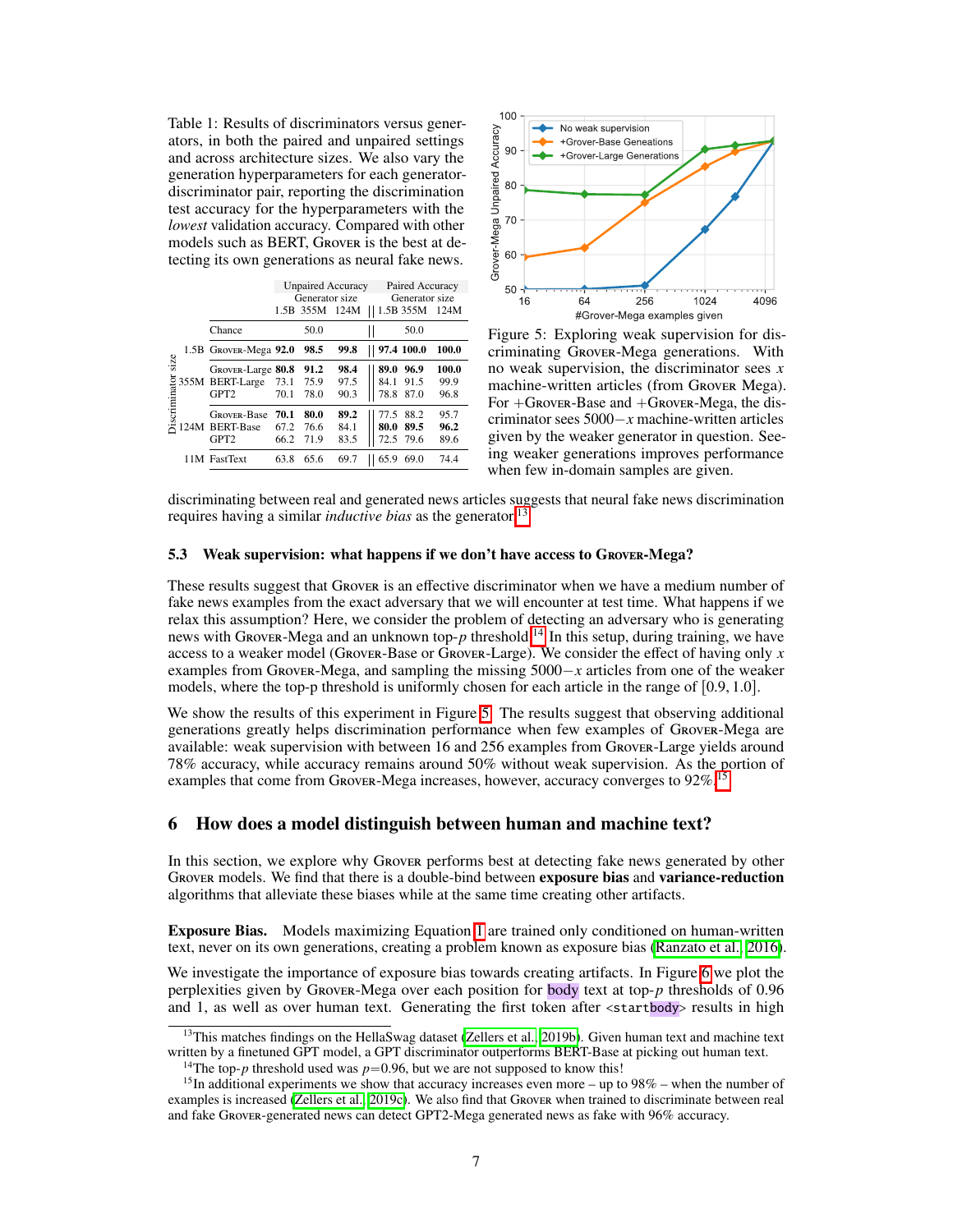<span id="page-7-0"></span>

Figure 6: Perplexities of Grover-Mega, averaged over each position in the **body** (after conditioning on metadata). We consider human-written with Grover-Mega generated text at  $p=1$  (random sampling) and  $p=.96$ . The perplexity of randomly sampled text is higher than human-written text, and the gap increases with position. This suggests that sampling without variance reduction increasingly falls out-of-distribution.



Figure 7: Unpaired validation accuracy, telling apart generated news articles (from GROVER Mega) from real articles, at different variance reduction thresholds *p* (for Nucleus Sampling). Results varying *p* show a sweet spot ( $p = 0.92 - 0.96$ ) wherein discrimination is hardest.

perplexity. However, the rest of the positions show a curious pattern: the perplexity of human-written text is lower than randomly sampled text, and this gap increases with sequence length, suggesting that random sampling causes Grover to fall increasingly out of the distribution of human language. However, limiting the variance  $(p=0.96)$  lowers the resulting perplexity and limits its growth.

Limiting the variance of a model also creates artifacts On the other hand, clipping the model's variance also leaves an artifact, as prior work has observed for top-*k* sampling [\(Strobelt and Gehrmann,](#page-10-12) [2019\)](#page-10-12). A similar phenomenon holds for Nucleus (top-*p*) sampling. The probability of observing a human-written article where all tokens are drawn from the top- $p$ % of the distribution is  $p^n$ , where *n* is the document's length. This probability goes to zero as *n* increases. However, for Nucleus Sampled text – in which the final  $1-p$  is cut of – all tokens come from the top-*p*.

The visibility of the artifacts depends on the choice of discriminator. The top-*p* at each timestep is calculated under the generator's worldview, meaning that if the discriminator models text in a different way, it might have a harder time pinpointing the empty  $1-p$  tail. This could explain BERT's lower performance during discrimination.

A sweet spot of careful variance reduction Not reducing the variance, as well as significantly reducing the variance, both cause problems. Might there be a *sweet spot* for how much to truncate the variance, to make discrimination maximally hard? In Figure  $\overline{7}$ , we show results varying the top-*p* threshold for the discrimination task applied to Grover-Mega's generations. The results indeed show a sweet spot, roughly between  $p=0.92$  and  $p=0.98$  depending on the discriminator, wherein discrimination is hardest. Interestingly, we note that the most adversarial top-*p* threshold for BERT-Large is considerably lower than the corresponding top-*p* for Grover-Large of the same size. This supports our hypothesis that BERT's view of language differs markedly from Grover; using a lower top-*p* threshold does not seem to give it much more information about the missing tail.

Overall, our analysis suggests that Grover might be the best at catching Grover because it is the best at knowing where the tail is, and thus whether it was truncated.

# 7 Conclusion: a Release Strategy for Grover

This paper investigates the threats posed by adversaries seeking to spread disinformation. Our sketch of what these threats might look like – a controllable language model named Grover – suggests that these threats are real and dangerous. Grover can rewrite propaganda articles, with humans rating the rewritten versions as more trustworthy. At the same time, there are defenses to these models – notably, in the form of Grover itself. We conclude with a discussion of next steps and ethical considerations.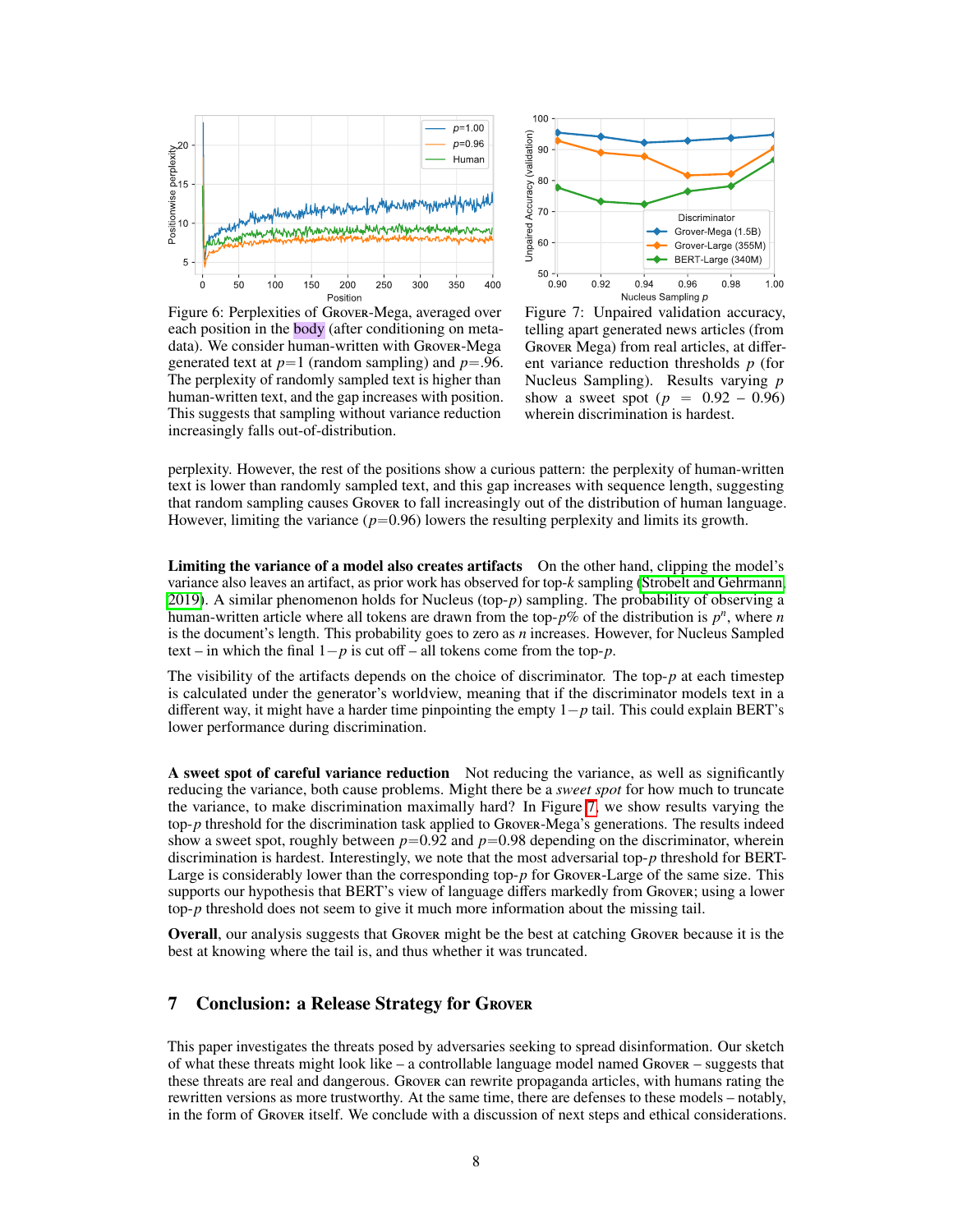The Era of Neural Disinformation. Though training Grover was challenging, it is easily achievable by real-world adversaries today. Obtaining the data required through Common Crawl cost \$10k in AWS credits and can be massively parallelized over many CPUs. Training Grover-Mega is relatively inexpensive: at a cost of \$0.30 per TPU v3 core-hour and two weeks of training, the total cost is \$25k. Spending more money and engineering time could yield even more powerful generators.

**Release of generators is critical.** At first, it would seem like keeping models like Grover private would make us safer. However, Grover serves as an effective detector of neural fake news, even when the generator is much larger (Section  $\overline{5}$ ). If generators are kept private, then there will be little recourse against adversarial attacks. We thus released our models to researchers [\(Zellers, 2019\)](#page-11-2).

Future of progress in generation. Models like BERT are strong discriminators for many NLP tasks, but they are not as good at detecting Grover's generations as left-to-right models like Grover, even after domain adaptation. One hypothesis is that the artifacts shown in Section  $\overline{6}$  are most visible to a left-to-right discriminator. This also suggests that recent progress on generating text in any order [\(Gu et al., 2019;](#page-9-11) [Stern et al., 2019;](#page-10-13) [Ghazvininejad et al., 2019\)](#page-9-12) may lead to models that evade a Grover discriminator. Likewise, models that are trained conditioned on their own predictions might avoid exposure bias, however, these objectives often lead to low performance on language tasks (Caccia et al.,  $[2018]$ ). One additional possibility is the use of Adversarial Filtering (Zellers et al.,  $[2018]$ ; [2019b\)](#page-11-7) to oversample and then select a subset of generations. However, we found this didn't work well for very long sequences (up to 1024 BPE tokens), possibly as these are far from the 'Goldilocks' Zone' wherein discrimination is hard for machines.

Additional threat models. In this paper, we studied the threat model whereby an adversary generates an entire news article from scratch, given minimal context. Other threat models are possible: for instance, an adversary might generate comments or have entire dialogue agents, they might start with a human-written news article and modify a few sentences, and they might fabricate images or video. These threat models ought to be studied by researchers also so that we can create better defenses.

Machine-generated real news? Our study focused on detecting machine-written fake news, though the same Grover approach can be used for spotting human-written fake news as well [\(Zellers](#page-11-8) [et al., 2019c\)](#page-11-8). However, machines can also generate truthful news using templated systems. Domains with templated news articles exist in our dataset, $16 \times 10^{16}$  $16 \times 10^{16}$  and are easy for Grover to spoof convincingly.

Future of progress in discrimination. Our discriminators are effective, but they primarily leverage distributional features rather than evidence. In contrast, humans assess whether an article is truthful by relying on a model of the world, assessing whether the evidence in the article matches that model. Future work should investigate integrating knowledge into the discriminator (e.g. for claim verification in FEVER; [Thorne et al., 2018\)](#page-11-10). An open question is to scale progress in this task towards entire news articles, and without paired evidence (similar to open-domain QA; [Chen et al., 2017\)](#page-9-14).

What should platforms do? Video-sharing platforms like YouTube use deep neural networks to scan videos while they are uploaded, to filter out content like pornography [\(Hosseini et al., 2017\)](#page-9-15). We suggest platforms do the same for news articles. An ensemble of deep generative models, such as GROVER, can analyze the content of text – together with more shallow models that predict humanwritten disinformation. However, humans must still be in the loop due to dangers of flagging real news as machine-generated, and possible unwanted social biases of these models.

#### Acknowledgments

We thank the anonymous reviewers, as well as Dan Weld, for their helpful feedback. Thanks also to Zak Stone and the Google Cloud TPU team for help with the computing infrastructure. This work was supported by the National Science Foundation through a Graduate Research Fellowship (DGE-1256082) and NSF grants (IIS-1524371, 1637479, 165205, 1703166), the DARPA CwC program through ARO (W911NF-15-1-0543), the Sloan Research Foundation through a Sloan Fellowship, the Allen Institute for Artificial Intelligence, the NVIDIA Artificial Intelligence Lab, Samsung through a Samsung AI research grant, and gifts by Google and Facebook. Computations on beaker.org were supported in part by credits from Google Cloud.

<span id="page-8-0"></span><sup>&</sup>lt;sup>16</sup>An example is <https://americanbankingnews.com>.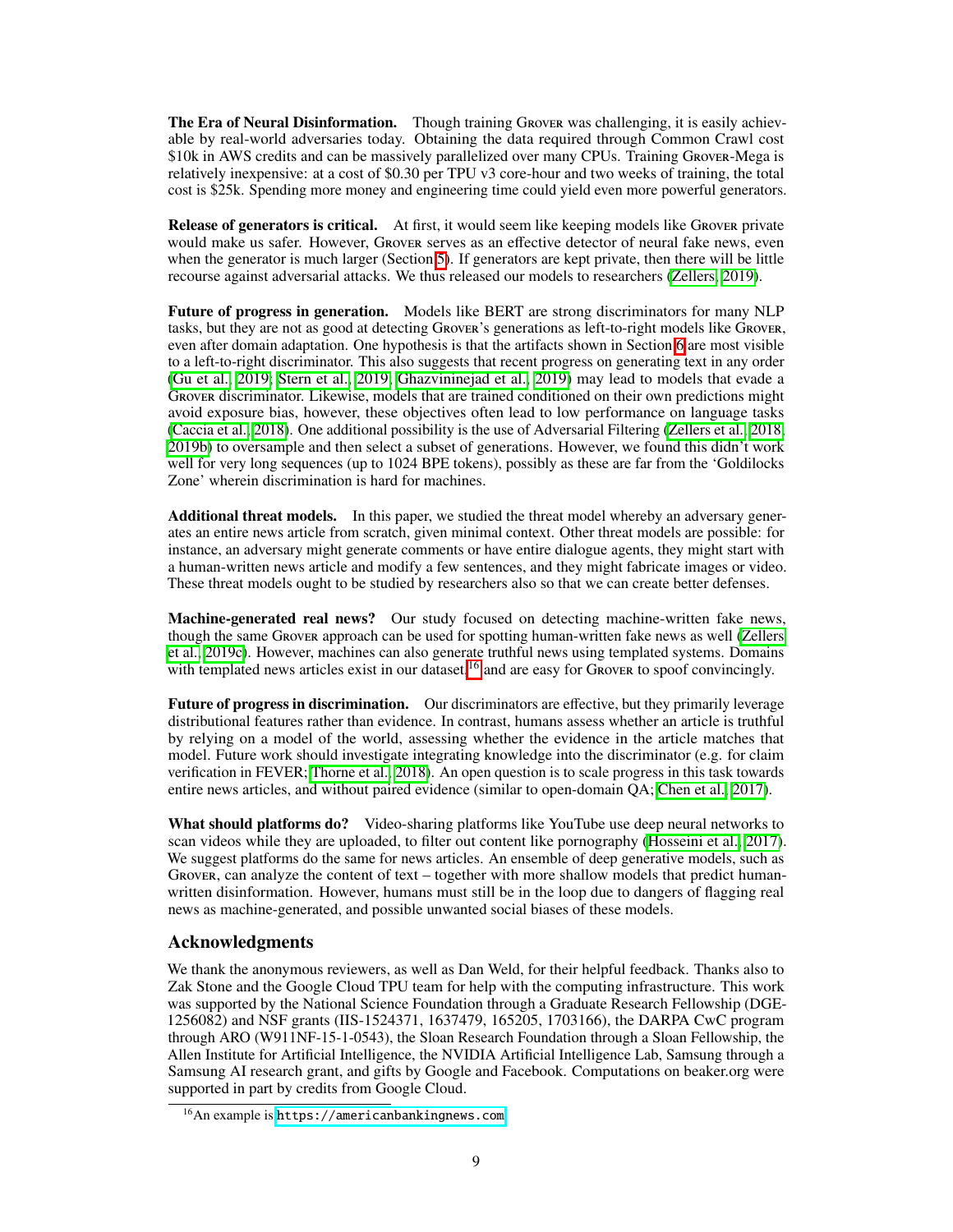# **References**

- <span id="page-9-6"></span>Yoshua Bengio, Réjean Ducharme, Pascal Vincent, and Christian Jauvin. A neural probabilistic language model. *Journal of machine learning research*, 3(Feb):1137–1155, 2003.
- <span id="page-9-3"></span>Samantha Bradshaw and Philip Howard. Troops, trolls and troublemakers: A global inventory of organized social media manipulation. Technical report, Oxford Internet Institute, 2017.
- <span id="page-9-13"></span>Massimo Caccia, Lucas Caccia, William Fedus, Hugo Larochelle, Joelle Pineau, and Laurent Charlin. Language gans falling short. *arXiv preprint arXiv:1811.02549*, 2018.
- <span id="page-9-14"></span>Danqi Chen, Adam Fisch, Jason Weston, and Antoine Bordes. Reading wikipedia to answer opendomain questions. In *Proceedings of the 55th Annual Meeting of the Association for Computational Linguistics (Volume 1: Long Papers)*, pages 1870–1879, 2017.
- <span id="page-9-1"></span>Jacob Devlin, Ming-Wei Chang, Kenton Lee, and Kristina Toutanova. Bert: Pre-training of deep bidirectional transformers for language understanding. *arXiv preprint arXiv:1810.04805*, 2018.
- Rachel Dicker. Avoid These Fake News Sites at All Costs. [https:](https://www.usnews.com/news/national-news/articles/2016-11-14/avoid-these-fake-news-sites-at-all-costs) [//www.usnews.com/news/national-news/articles/2016-11-14/](https://www.usnews.com/news/national-news/articles/2016-11-14/avoid-these-fake-news-sites-at-all-costs) [avoid-these-fake-news-sites-at-all-costs](https://www.usnews.com/news/national-news/articles/2016-11-14/avoid-these-fake-news-sites-at-all-costs), 2016. [Online; accessed 22-May-2019].
- <span id="page-9-4"></span>Elizabeth Dwoskin and Tony Romm. Facebook says it has uncovered a coordinated disinformation operation ahead of the 2018 midterm elections. *The Washington Post*, 2018.
- <span id="page-9-9"></span>Angela Fan, Mike Lewis, and Yann Dauphin. Hierarchical neural story generation. In *Proceedings of the 56th Annual Meeting of the Association for Computational Linguistics (Volume 1: Long Papers)*, pages 889–898, 2018.
- <span id="page-9-0"></span>Robert Faris, Hal Roberts, Bruce Etling, Nikki Bourassa, Ethan Zuckerman, and Yochai Benkler. Partisanship, propaganda, and disinformation: Online media and the 2016 us presidential election. *Berkman Klein Center Research Publication 2017-6.*, 2017.
- <span id="page-9-12"></span>Marjan Ghazvininejad, Omer Levy, Yinhan Liu, and Luke Zettlemoyer. Constant-time machine translation with conditional masked language models. *arXiv preprint arXiv:1904.09324*, 2019.
- <span id="page-9-11"></span>Jiatao Gu, Qi Liu, and Kyunghyun Cho. Insertion-based decoding with automatically inferred generation order. *arXiv preprint arXiv:1902.01370*, 2019.
- Xiaochuang Han and Jacob Eisenstein. Unsupervised domain adaptation of contextualized embeddings: A case study in early modern english. *arXiv preprint arXiv:1904.02817*, 2019.
- <span id="page-9-7"></span>Tatsunori B Hashimoto, Hugh Zhang, and Percy Liang. Unifying human and statistical evaluation for natural language generation. *arXiv preprint arXiv:1904.02792*, 2019.
- <span id="page-9-2"></span>Brent Hecht, Lauren Wilcox, Jeffrey P. Bigham, Johannes Schöning, Ehsan Hoque, Jason Ernnst, Yonatan Bisk, Luigi De Russis, Lana Yarosh, Bushra Anjum, Danish Contractor, and Cathy Wu. It's time to do something: Mitigating the negative impacts of computing through a change to the peer review process. *ACM Future of Computing Blog*, 2018.
- <span id="page-9-8"></span>Ari Holtzman, Jan Buys, Maxwell Forbes, and Yejin Choi. The curious case of neural text degeneration. *arXiv preprint arXiv:1904.09751*, 2019.
- <span id="page-9-15"></span>Hossein Hosseini, Baicen Xiao, Andrew Clark, and Radha Poovendran. Attacking automatic video analysis algorithms: A case study of google cloud video intelligence api. In *Proceedings of the 2017 on Multimedia Privacy and Security*, pages 21–32. ACM, 2017.
- <span id="page-9-5"></span>Zhiting Hu, Zichao Yang, Xiaodan Liang, Ruslan Salakhutdinov, and Eric P Xing. Toward controlled generation of text. In *Proceedings of the 34th International Conference on Machine Learning-Volume 70*, pages 1587–1596. JMLR. org, 2017.
- <span id="page-9-10"></span>Armand Joulin, Edouard Grave, Piotr Bojanowski, and Tomas Mikolov. Bag of tricks for efficient text classification. In *Proceedings of the 15th Conference of the European Chapter of the Association for Computational Linguistics: Volume 2, Short Papers*, volume 2, pages 427–431, 2017.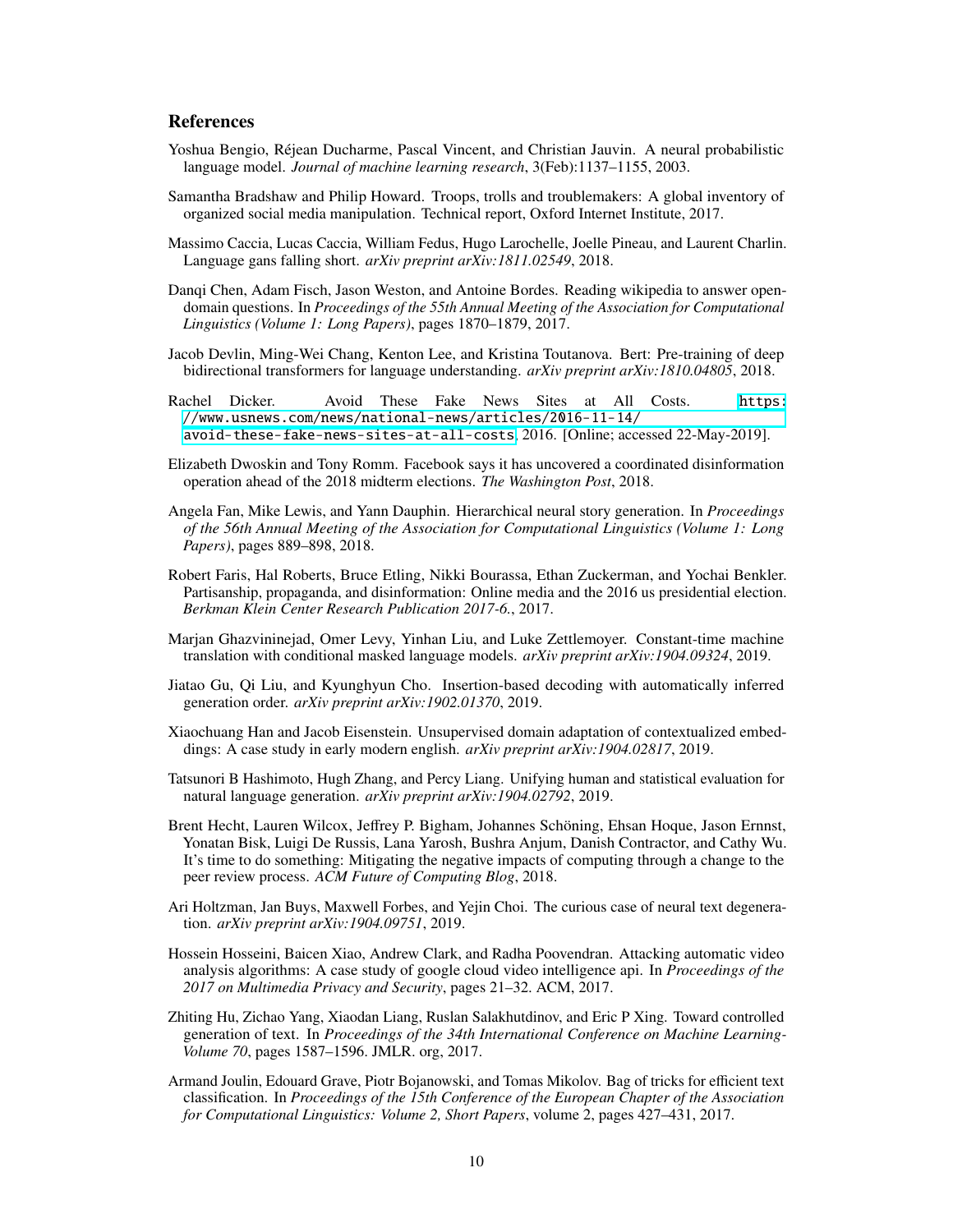- <span id="page-10-0"></span>Rafal Józefowicz, Oriol Vinyals, Mike Schuster, Noam Shazeer, and Yonghui Wu. Exploring the limits of language modeling. *CoRR*, abs/1602.02410, 2016.
- Diederik P. Kingma and Jimmy Ba. Adam: A method for stochastic optimization. *CoRR*, abs/1412.6980, 2014.
- <span id="page-10-5"></span>Clare Melford and Craig Fagan. Cutting the funding of disinformation: The ad-tech solution. Technical report, The Global Disinformation Index, 2019.
- <span id="page-10-6"></span>Adam Mosseri. News feed fyi: Helping ensure news on facebook is from trusted sources. *Facebook Newsroom*, 19, 2018.
- Myle Ott, Yejin Choi, Claire Cardie, and Jeffrey T Hancock. Finding deceptive opinion spam by any stretch of the imagination. In *Proceedings of the 49th annual meeting of the association for computational linguistics: Human language technologies-volume 1*, pages 309–319. Association for Computational Linguistics, 2011.
- <span id="page-10-9"></span>Verónica Pérez-Rosas, Bennett Kleinberg, Alexandra Lefevre, and Rada Mihalcea. Automatic detection of fake news. In *Proceedings of the 27th International Conference on Computational Linguistics*, pages 3391–3401, 2018.
- <span id="page-10-3"></span>Matthew Peters, Mark Neumann, Mohit Iyyer, Matt Gardner, Christopher Clark, Kenton Lee, and Luke Zettlemoyer. Deep contextualized word representations. In *Proceedings of the 2018 Conference of the North American Chapter of the Association for Computational Linguistics: Human Language Technologies, Volume 1 (Long Papers)*, volume 1, pages 2227–2237, 2018.
- <span id="page-10-1"></span>Alec Radford, Karthik Narasimhan, Tim Salimans, and Ilya Sutskever. Improving language understanding by generative pre-training. Technical report, OpenAI, 2018. URL [https:](https://blog.openai.com/language-unsupervised/) [//blog.openai.com/language-unsupervised/](https://blog.openai.com/language-unsupervised/).
- <span id="page-10-2"></span>Alec Radford, Jeffrey Wu, Rewon Child, David Luan, Dario Amodei, and Ilya Sutskever. Language models are unsupervised multitask learners. Technical report, OpenAI, 2019.
- <span id="page-10-11"></span>Marc'Aurelio Ranzato, Sumit Chopra, Michael Auli, and Wojciech Zaremba. Sequence level training with recurrent neural networks. In *ICLR*. ICLR, 2016.
- <span id="page-10-8"></span>Hannah Rashkin, Eunsol Choi, Jin Yea Jang, Svitlana Volkova, and Yejin Choi. Truth of varying shades: Analyzing language in fake news and political fact-checking. In *Proceedings of the 2017 Conference on Empirical Methods in Natural Language Processing*, pages 2931–2937, 2017.
- <span id="page-10-7"></span>Chengcheng Shao, Giovanni Luca Ciampaglia, Alessandro Flammini, and Filippo Menczer. Hoaxy: A platform for tracking online misinformation. In *Proceedings of the 25th international conference companion on world wide web*, pages 745–750. International World Wide Web Conferences Steering Committee, 2016.
- Noam Shazeer and Mitchell Stern. Adafactor: Adaptive learning rates with sublinear memory cost. In *International Conference on Machine Learning*, pages 4603–4611, 2018.
- <span id="page-10-4"></span>Irene Solaiman, Miles Brundage, Jack Clark, Amanda Askell, Ariel Herbert-Voss, Jeff Wu, Alec Radford, and Jasmine Wang. Release strategies and the social impacts of language models. *arXiv preprint arXiv:1908.09203*, 2019.
- <span id="page-10-13"></span>Mitchell Stern, William Chan, Jamie Kiros, and Jakob Uszkoreit. Insertion transformer: Flexible sequence generation via insertion operations. *arXiv preprint arXiv:1902.03249*, 2019.
- <span id="page-10-12"></span>Hendrik Strobelt and Sebastian Gehrmann. Catching a unicorn with gltr: A tool to detect automatically generated text. Technical report, Harvard, 2019.
- <span id="page-10-10"></span>Briony Swire, Ullrich KH Ecker, and Stephan Lewandowsky. The role of familiarity in correcting inaccurate information. *Journal of experimental psychology: learning, memory, and cognition*, 43 (12):1948, 2017.